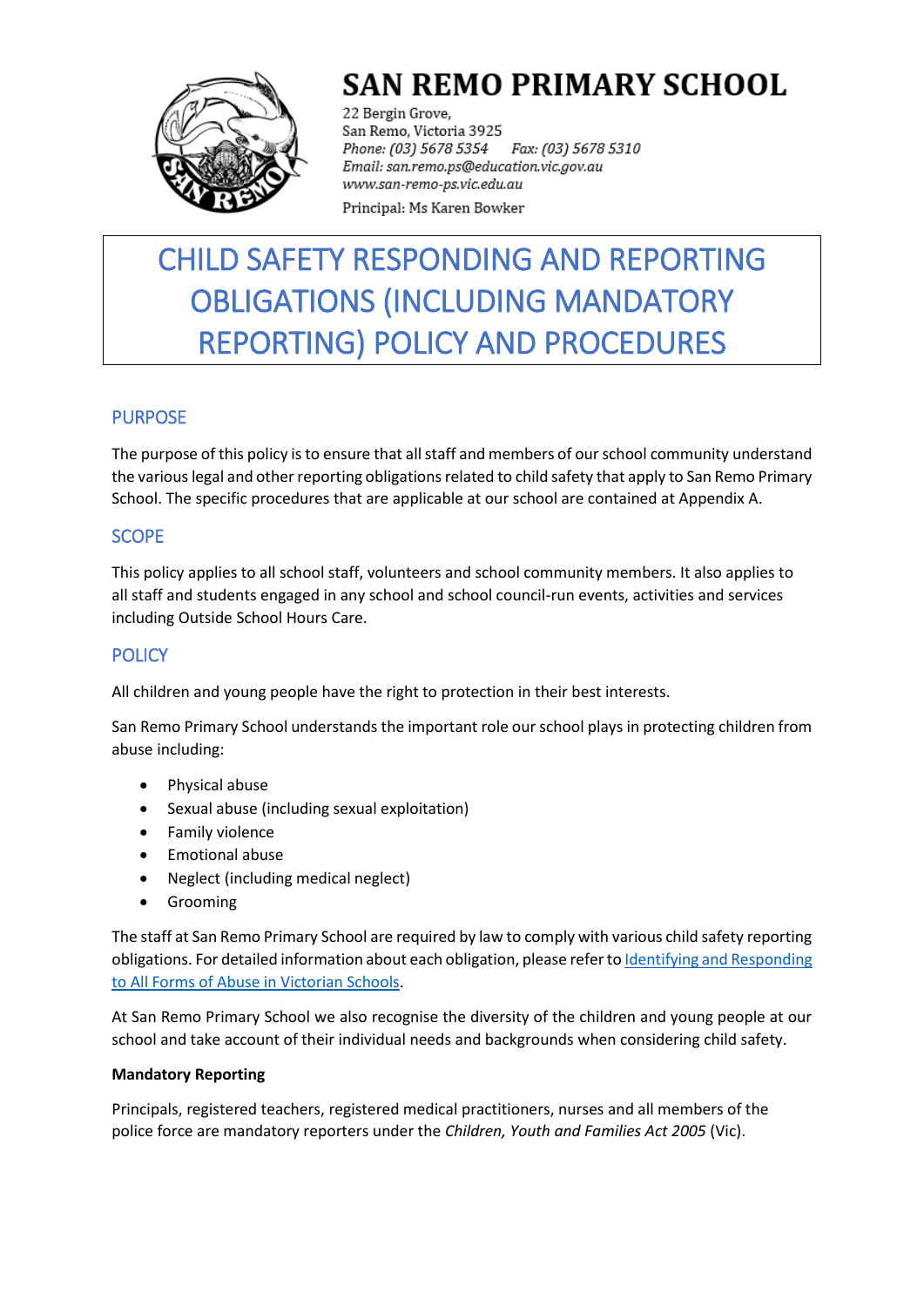All mandatory reporters must make a report to the Department of Health and Human Services (DHHS) Child Protection as soon as practicable if, during the course of carrying out their professional roles and responsibilities, they form a belief on reasonable grounds that:

- a child has suffered, or is likely to suffer, significant harm as a result of physical abuse and/ or sexual abuse, and
- the child's parents have not protected, or are unlikely to protect, the child from harm of that type.

A mandatory reporter who fails to comply with this legal obligation may be committing a criminal offence. It is important for all staff at San Remo Primary School to be aware that they are legally obliged to make a mandatory report on each occasion that they form a reasonable belief that a child is in need of protection and they must make a mandatory report even if the principal does not share their belief that a report is necessary.

At our school, all mandated school staff must undertake the *Mandatory Reporting and Other Obligations eLearning Module* annually. We also require/encourage all other staff to undertake this module, even where they are not mandatory reporters.

For more information about Mandatory Reporting see the Department's *Policy and Advisory Library*: Protecting Children — [Reporting and Other Legal Obligations.](https://www2.education.vic.gov.au/pal/protecting-children/policy)

## Child in need of protection

Any person can make a report to DHHS Child Protection (131 278 – 24 hour service) if they believe on reasonable grounds that a child is in need of protection.

The policy of the Department of Education and Training (DET) requires **all staff** who form a reasonable belief that a child is in need of protection to report their concerns to DHHS or Victoria Police, and discuss their concerns with the school leadership team.

For more information about making a report to DHHS Child Protection, see the Department's *Policy and Advisory Library*: Protecting Children — [Reporting and Other Legal Obligations](https://www2.education.vic.gov.au/pal/protecting-children/policy) and [Four Critical](https://www.education.vic.gov.au/Documents/about/programs/health/protect/FourCriticalActions_ChildAbuse.pdf)  [Actions for Schools: Responding to Incidents, Disclosures and Suspicions of Child Abuse.](https://www.education.vic.gov.au/Documents/about/programs/health/protect/FourCriticalActions_ChildAbuse.pdf)

At San Remo Primary School we also encourage all staff to make a referral to Child FIRST when they have significant concern for a child's wellbeing. For more information about making a referral to Child FIRST see the School Policy and Advisory Guide: Child Protection – [Reporting Obligations.](https://www.education.vic.gov.au/school/principals/spag/safety/Pages/childprotectobligation.aspx)

## Reportable Conduct

Our school must notify the Department's Employee Conduct Branch (9637 2594) if we become aware of an allegation of 'reportable conduct'.

There is an allegation of reportable conduct where a person has formed a reasonable belief that there has been:

- a sexual offence (even prior to criminal proceedings commencing), sexual misconduct or physical violence committed against, with or in the presence of a child;
- behaviour causing significant emotional or physical harm to a child;
- significant neglect of a child; or
- misconduct involving any of the above.

The Department, through the Employee Conduct Branch, has a legal obligation to inform the Commission for Children and Young People when an allegation of reportable conduct is made.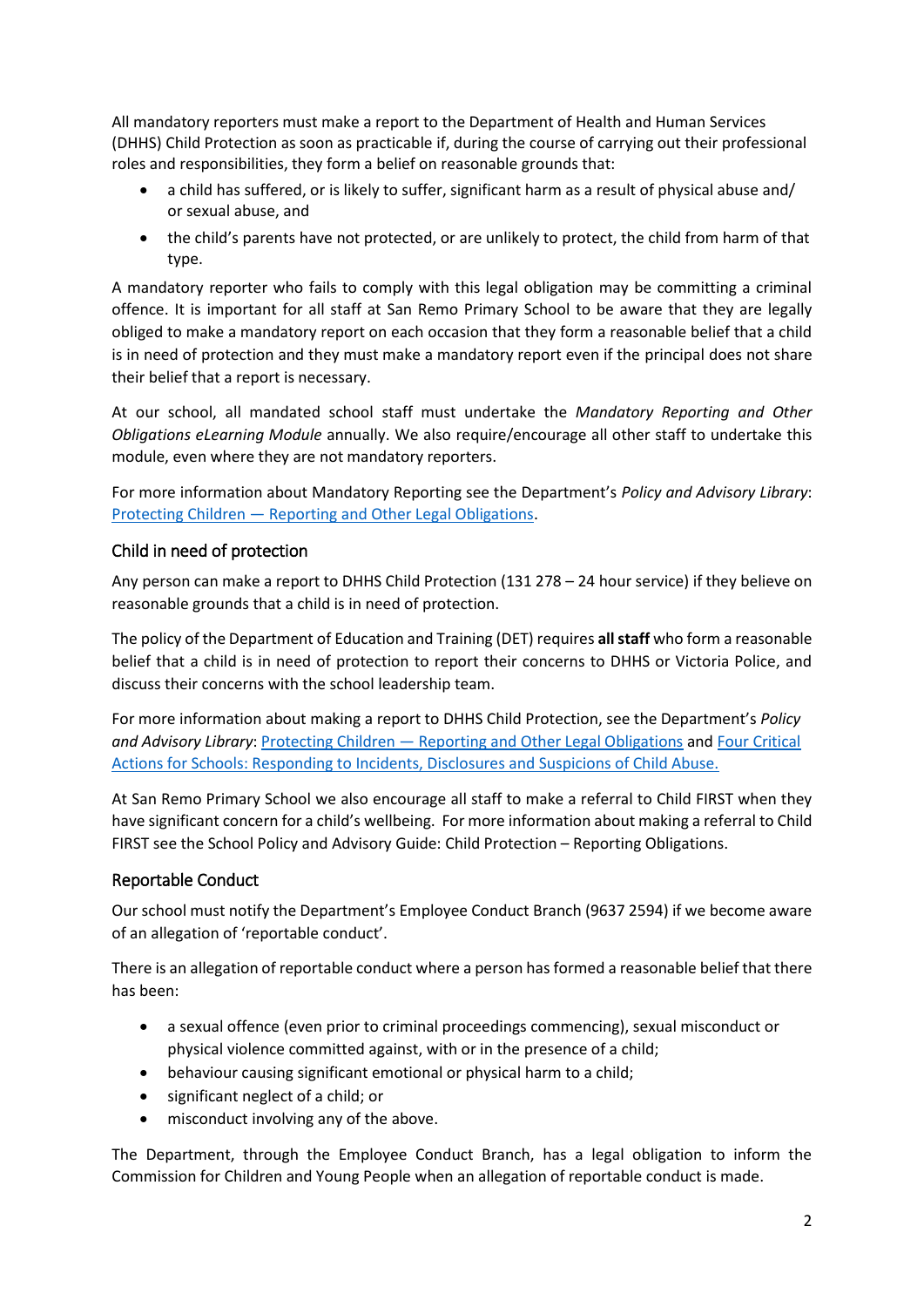Our principal must notify the Department's Employee Conduct Branch of any reportable conduct allegations involving current or former teachers, contractors, volunteers (including parents), allied health staff and school council employees.

If school staff become aware of reportable conduct by any person in the above positions, they should notify the school principal immediately. If the allegation relates to the principal, they should notify the Regional Director.

For more information about Reportable Conduct see the Department's *Policy and Advisory Library*: [Reportable Conduct.](https://www2.education.vic.gov.au/pal/reportable-conduct-scheme/policy)

## Failure to disclose offence

Reporting child sexual abuse is a community-wide responsibility. All adults (ie persons aged 18 years and over), not just professionals who work with children, have a legal obligation to report to Victoria Police, as soon as practicable, where they form a 'reasonable belief' that a sexual offence has been committed by an adult against a child under the age of 16 by another person aged 18 years or over.

Failure to disclose information to Victoria Police (by calling 000 or local police station) as soon as practicable may amount to a criminal offence unless a person has a 'reasonable excuse' or exemption from doing so.

"Reasonable belief" is not the same as having proof. A 'reasonable belief' is formed if a reasonable person in the same position would have formed the belief on the same grounds.

For example, a 'reasonable belief' might be formed when:

- a child states that they have been sexually abused
- a child states that they know someone who has been sexually abused (sometimes the child may be talking about themselves)
- someone who knows a child states that the child has been sexually abused
- professional observations of the child's behaviour or development leads a mandated professional to form a belief that the child has been sexually abused
- signs of sexual abuse leads to a belief that the child has been sexually abused.

"Reasonable excuse" is defined by law and includes:

- fear for the safety of any person including yourself or the potential victim (but not including the alleged perpetrator or an organisation)
- where the information has already been disclosed, for example, through a mandatory report to DHHS Child Protection.

For more information about this reporting obligation, see the Department's *Policy and Advisory*  **Library: [Failure to disclose offence.](https://www2.education.vic.gov.au/pal/protecting-children/policy)** 

## Failure to protect offence

This reporting obligation applies to school staff in a position of authority. This can include principals, assistant principals and campus principals. Any staff member in a position of authority who becomes aware that an adult associated with their school (such as an employee, contractor, volunteer or visitor) poses a risk of sexual abuse to a child under the age of 16 under their care, authority or supervision, must take all reasonable steps to remove or reduce that risk.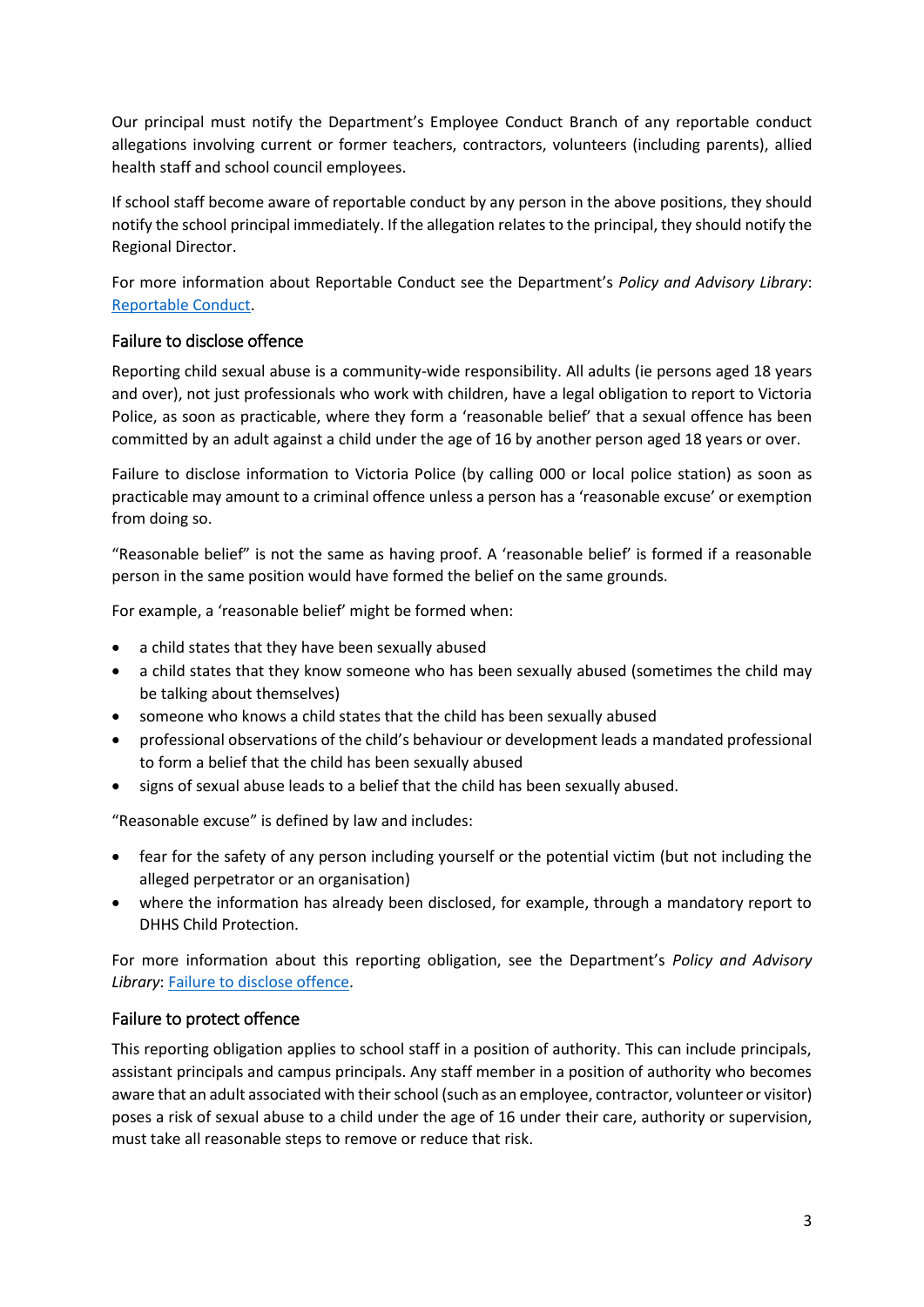This may include removing the adult (ie persons aged 18 years and over) from working with children pending an investigation and reporting your concerns to Victoria Police.

If a school staff member in a position of authority fails to take reasonable steps in these circumstances, this may amount to a criminal offence.

For more information about this reporting obligation, see the Department's *Policy and Advisory Library*: [Failure to protect offence.](https://www2.education.vic.gov.au/pal/protecting-children/policy)

### **Grooming**

Grooming is a criminal offence under the *Crimes Act 1958* (Vic). This offence targets predatory conduct undertaken by an adult to prepare a child, under the age of 16, to engage in sexual activity at a later time. Grooming can include communicating and/or attempting to befriend or establish a relationship or other emotional connection with the child or their parent/carer.

For more information about this offence and reporting obligations see: [Protecting Children](https://www2.education.vic.gov.au/pal/protecting-children/policy)  $-$ [Reporting and Other Legal Obligations.](https://www2.education.vic.gov.au/pal/protecting-children/policy)

## RELATED POLICIES AND FURTHER INFORMATION

[Child Safety Policy](SRPS%20child-safety-policy.pdf) [Child Safety Code of Conduct](SRPS%20Standard%203%20Code%20of%20Conduct%20%202020.pdf)

[Volunteers Policy](../Volunteers%20Policy.pdf)

Camps [& Excursions Policy](../Camps%20and%20Excursions%20Policy.pdf)

## REVIEW CYCLE

This policy was last updated on November 2020 and is scheduled for review on November 2023.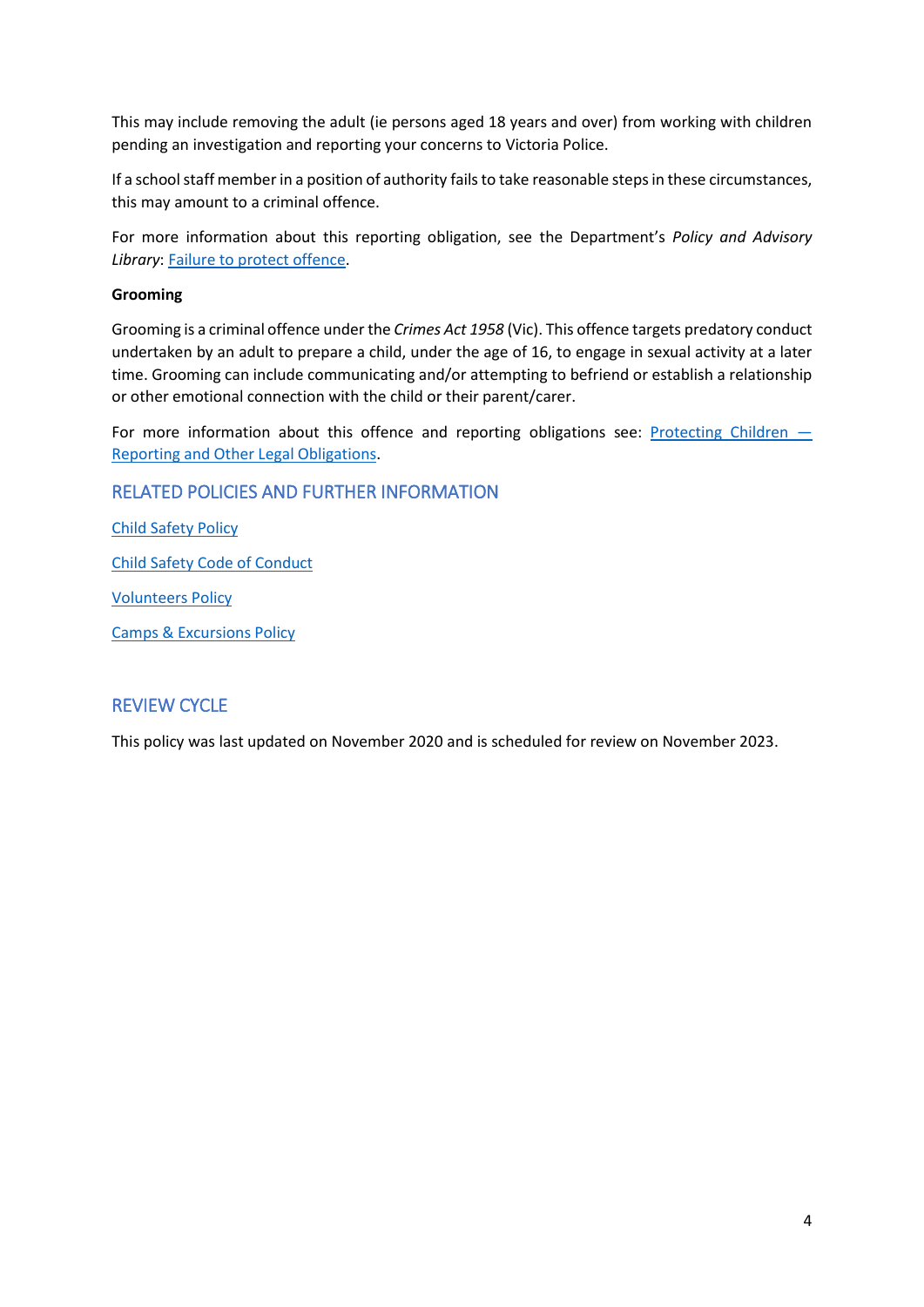## APPENDIX A

# CHILD SAFETY RESPONDING AND REPORTING PROCEDURES AT SAN REMO PRIMARY **SCHOOL**

### **For students**

- All students should feel safe to speak to any staff member to raise any concerns about their safety or any other concerns that they have.
- If a student does not know who to approach at San Remo Primary School they should start with their teacher or a teacher they feel comfortable with or the principal or a staff member they feel comfortable with.

#### **Managing disclosures made by students**

## *When managing a disclosure you should:*

- listen to the student and allow them to speak
- stay calm and use a neutral tone with no urgency and where possible use the child's language and vocabulary (you do not want to frighten the child or interrupt the child)
- be gentle, patient and non-judgmental throughout
- highlight to the student it was important for them to tell you about what has happened
- assure them that they are not to blame for what has occurred
- do not ask leading questions, for example gently ask, "What happened next?" rather than "Why?"
- be patient and allow the child to talk at their own pace and in their own words
- do not pressure the child into telling you more than they want to, they will be asked a lot of questions by other professionals and it is important not to force them to retell what has occurred multiple times
- reassure the child that you believe them and that disclosing the matter was important for them to do
- use verbal facilitators such as, "I see", restate the child's previous statement, and use nonsuggestive words of encouragement, designed to keep the child talking in an open-ended way ("what happened next?")
- tell the child in age appropriate language you are required to report to the relevant authority to help stop the abuse, and explain the role of these authorities if appropriate (for a young child this may be as simple as saying "I will need to talk to people to work out what to do next to help you").

#### *When managing a disclosure you should AVOID:*

- displaying expressions of panic or shock
- asking questions that are investigative and potentially invasive (this may make the child feel uncomfortable and may cause the child to withdraw)
- going over the information repeatedly (you are only gathering information to help you form a belief on reasonable grounds that you need to make a report to the relevant authority)
- making any comments that would lead the student to believe that what has happened is their fault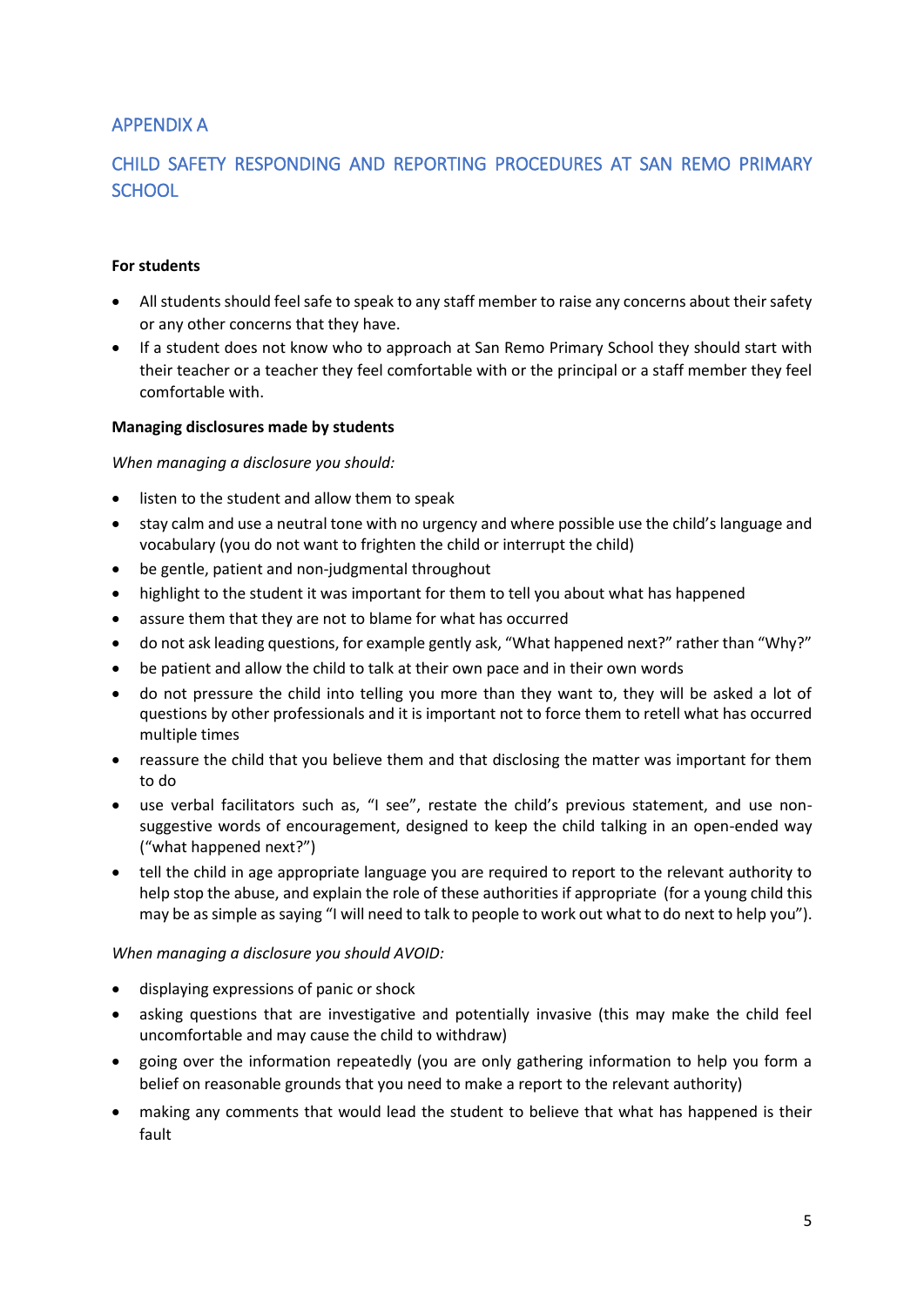making promises to the child about what will occur next or that things will be different given the process can be unpredictable and different for each child depending on their circumstances (instead reassure them that you and others will do your best to help).

## **General procedures**

Our school will follow the *[Four Critical Actions for Schools: Responding to Incidents, Disclosures and](https://www.education.vic.gov.au/Documents/about/programs/health/protect/FourCriticalActions_ChildAbuse.pdf)  [Suspicions of Child Abuse](https://www.education.vic.gov.au/Documents/about/programs/health/protect/FourCriticalActions_ChildAbuse.pdf)* (Four Critical Actions) when responding to incidents, disclosures and suspicions of child abuse.

All staff at our school who believe that a child is in need of protection, even if it doesn't meet the threshold required for mandatory reporting or the staff member is not a mandatory reporter, should in the first instance, speak to principal or should make the required reports to DHHS Child Protection and/or Victoria Police as necessary.

At our school the principal will be responsible for monitoring overall school compliance with this procedure.

Nothing in this procedure prevents a staff member or any other person from reporting to the relevant authorities if they form a reasonable belief that a child is at risk of abuse.

#### **Reporting suspicions, disclosures or incidents of child abuse**

## *Responsibilities of all school staff*

If a school staff member reasonably suspects or witnesses an incident of child abuse or receives a disclosure of child abuse, they must:

- If a child is at immediate risk of harm, separate alleged victims and others involved, administer first aid and call 000.
- Speak to the principal as soon as possible, who will follow the [Four Critical Actions.](https://www.education.vic.gov.au/Documents/about/programs/health/protect/FourCriticalActions_ChildAbuse.pdf)
- Make detailed notes of the incident or disclosure using the [Responding to Suspected Child](https://www.education.vic.gov.au/Documents/about/programs/health/protect/PROTECT_Schoolstemplate.pdf)  [Abuse: Template](https://www.education.vic.gov.au/Documents/about/programs/health/protect/PROTECT_Schoolstemplate.pdf) and/ or a chronicle on Compass and ensure that those notes are kept and stored securely in office filing cabinet with student information.

If the staff member is a mandatory reporter and reasonably believes that a student has suffered physical and/or sexual abuse from which the child's parents have not protected the child, they must ensure that a report to DHHS Child Protection or Victoria Police has been made by the principal. If the report has not been made by another staff member, the mandatory reporter must make the report.

 If the staff member has formed a 'reasonable belief' that a sexual offence has been committed by an adult against a child, they must ensure that a report to Victoria Police has been made by the principal. If the report has not been made by another staff member, the staff member must make the report.

In circumstances where a member of the leadership team disagrees that a report needs to be made, but the staff member has formed a 'reasonable belief' that the child is in need of protection and/or has been the victim of sexual abuse, the staff member must still contact DHHS Child Protection and/or Victoria Police to make the report.

The principal is responsible for promptly managing the school's response to an incident, suspicion or disclosure of child abuse, and ensuring that the incident, suspicion or disclosure is taken seriously. The